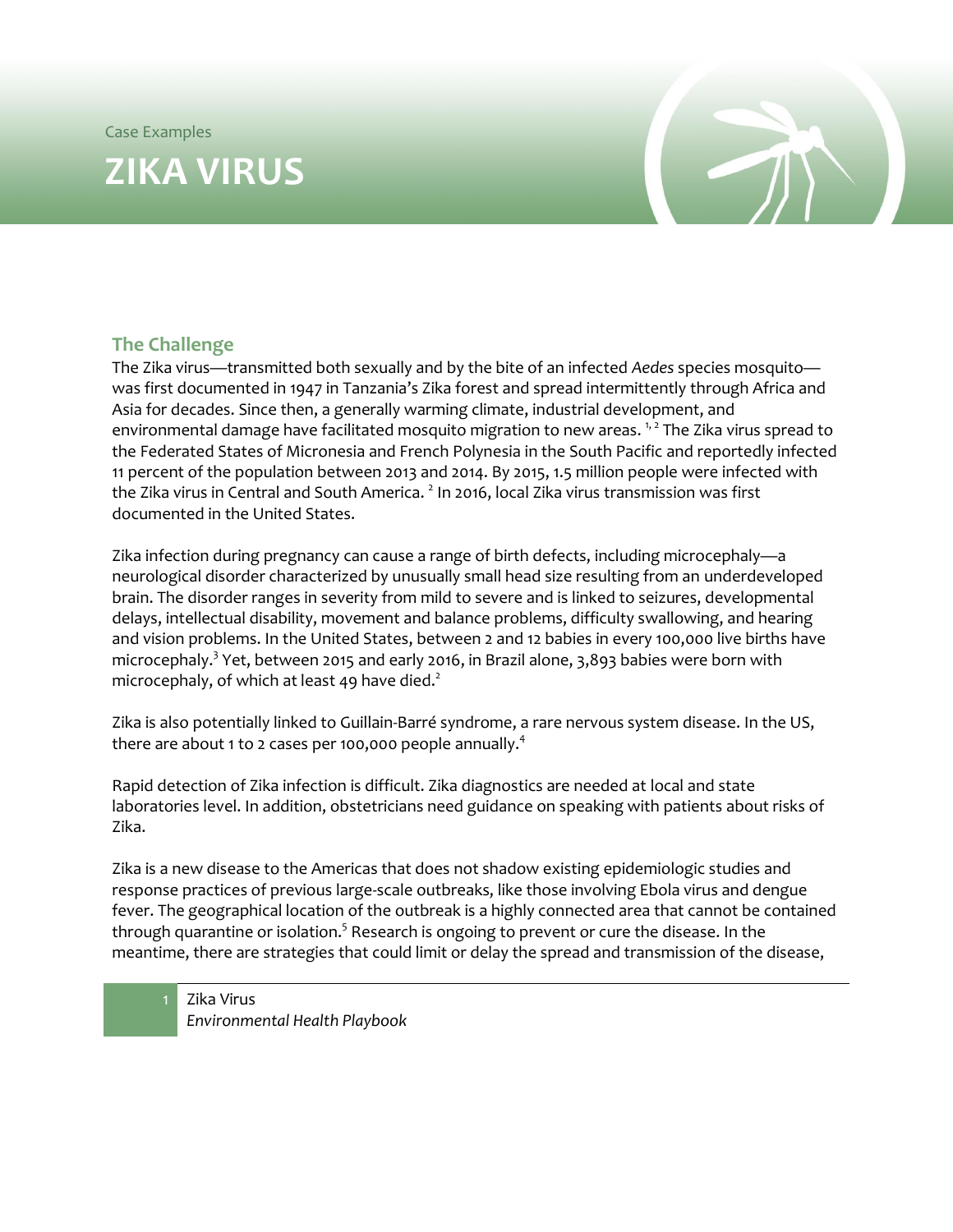such as avoiding mosquitoes through the use of chemical repellants, bed nets, protective clothing, <sup>[6](#page-3-5)</sup> and safe sexual practices, such as abstinence or condom use.<sup>[7](#page-3-6)</sup>

## **Environmental Health Response**

Previously, the *Aedes* mosquito was found in tropical weathers. However, with climate change—and increases in temperatures over longer periods of time—mosquitos have spread into regions that historically have not seen *Aedes* mosquitos. Over 20 countries and territories have reported local transmission of the Zika virus[.](#page-3-7) 8 In the United States, the *Aedes* mosquito has expanded its distribution into the northern regions of the country. The threat of a US Zika outbreak is a public health emergency driven by climate change and should be met with a response rooted in environmental health principles. A robust environmental health system that protects water, reduces harmful chemical exposures, promotes safe housing, and is backed by a sound surveillance system will be able to reduce or prevent the spread of further illness from Zika.

#### *Integrated Mosquito Management*

The best way to prevent disease-carrying mosquitoes is through community-based mosquito control and public education programs. Integrated mosquito management programs provide mosquito monitoring and surveillance of the disease, remove standing water where mosquitos lay eggs, and carefully apply pesticides to significantly reduce mosquito populations while protecting water systems and minimizing undue human and animal exposure. $^9$  $^9$ 

#### *Housing*

There are several actions homeowners can take to lessen the risk of Zika virus exposure, such as installing screens on windows, especially in homes that lack air conditioning and rely on open windows for cooling. Also, dumping out standing water around the home found in places like flower pots, rain gutters, bird baths, and more.

#### *Surveillance and Detection*

In 2016, CDC set up the Zika Pregnancy Registry—a combined effort from federal, state, tribal, and local health agencies to collect information about pregnancy and infant health outcomes following Zika infection.<sup>[10](#page-3-9)</sup> This information could feed into a larger surveillance system to detect patterns in all vector-borne disease over time and in the areas affected to help plan a response based on disease prevalence.



Zika infection during pregnancy has been known to cause birth defects, including microcephaly leading to an underdeveloped skull and, often, brain size.

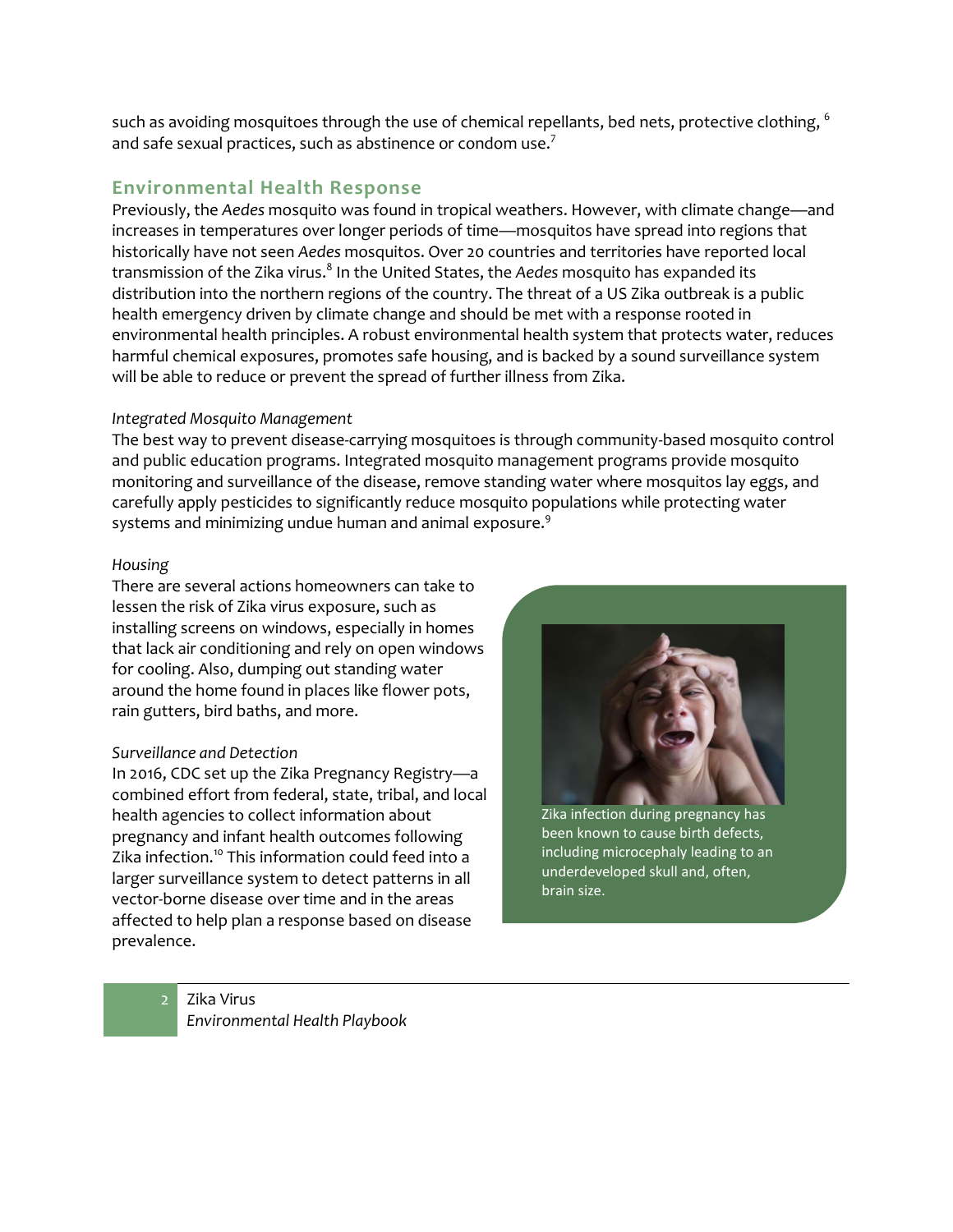Environmental health professionals conduct routine mosquito surveillance to determine local vector presence and risk to humans, and to document trends once transmission is detected. This data informs mosquito control activities, as well as targeted outreach to educate the health care community and public about Zika risks.<sup>[11](#page-3-10)</sup>

In addition, syndromic surveillance can enhance outbreak detection and situational awareness by identifying morbidity trends before diagnoses are confirmed. Collecting useful health data, climatology information, and geo-spatial vulnerability (limitations both geographical and regarding access to care or treatment) are all critical components to painting a picture of outbreak evolution.<sup>[12](#page-3-11)</sup> This public health tool applies existing and real-time data—such as data on over-the-counter drug sales or the number of patients presenting in emergency departments with specific symptoms—for early detection of unusual disease clusters or sentinel cases. It might also provide information on the trajectory of an outbreak after it begins and provide situational awareness in the absence of an outbreak.<sup>[13](#page-3-12)</sup> But Zika surveillance depends on the ability for laboratory confirmation of disease cases. This, in turn, requires Zika diagnostics at regional reference laboratories or local public health laboratorie[s](#page-3-4) ${}^5$  to improve test turn-around times.

#### *Vulnerable Populations*

As discussed above, infants born to Zika-infected mothers are especially vulnerable to adverse health consequences. A second vulnerable population is those living in poverty who may reside in substandard housing that might have damaged or no window screens and/or standing water in or around the home or a multi-unit building, and more. Women living in poverty may lack access to prenatal care, decreasing their opportunities to receive information about the risks of Zika infection during pregnancy.

#### *Workforce*

Just as an airport ground crew works to ensure passenger safety, the well-trained, multidisciplinary environmental health workforce endeavors to maintain an environment conducive to human health. Instead of pre-flight plane inspections, environmental health professionals monitor water safety, conduct mosquito control activities, carry out syndromic surveillance and biomonitoring, and engage in other critical activities. The work that environmental health professionals perform is greatly realized at the community level, especially by those most vulnerable to harmful environmental exposures.

### *Opportunities for Action*

- 1) Increase mosquito surveillance capabilities and resources for mosquito control.
- 2) Instill confidence in the public by creating a robust environmental health system with a lead agency.
- 3) Provide resources and training to ensure a qualified environmental health workforce.

#### 3 Zika Virus

*Environmental Health Playbook*